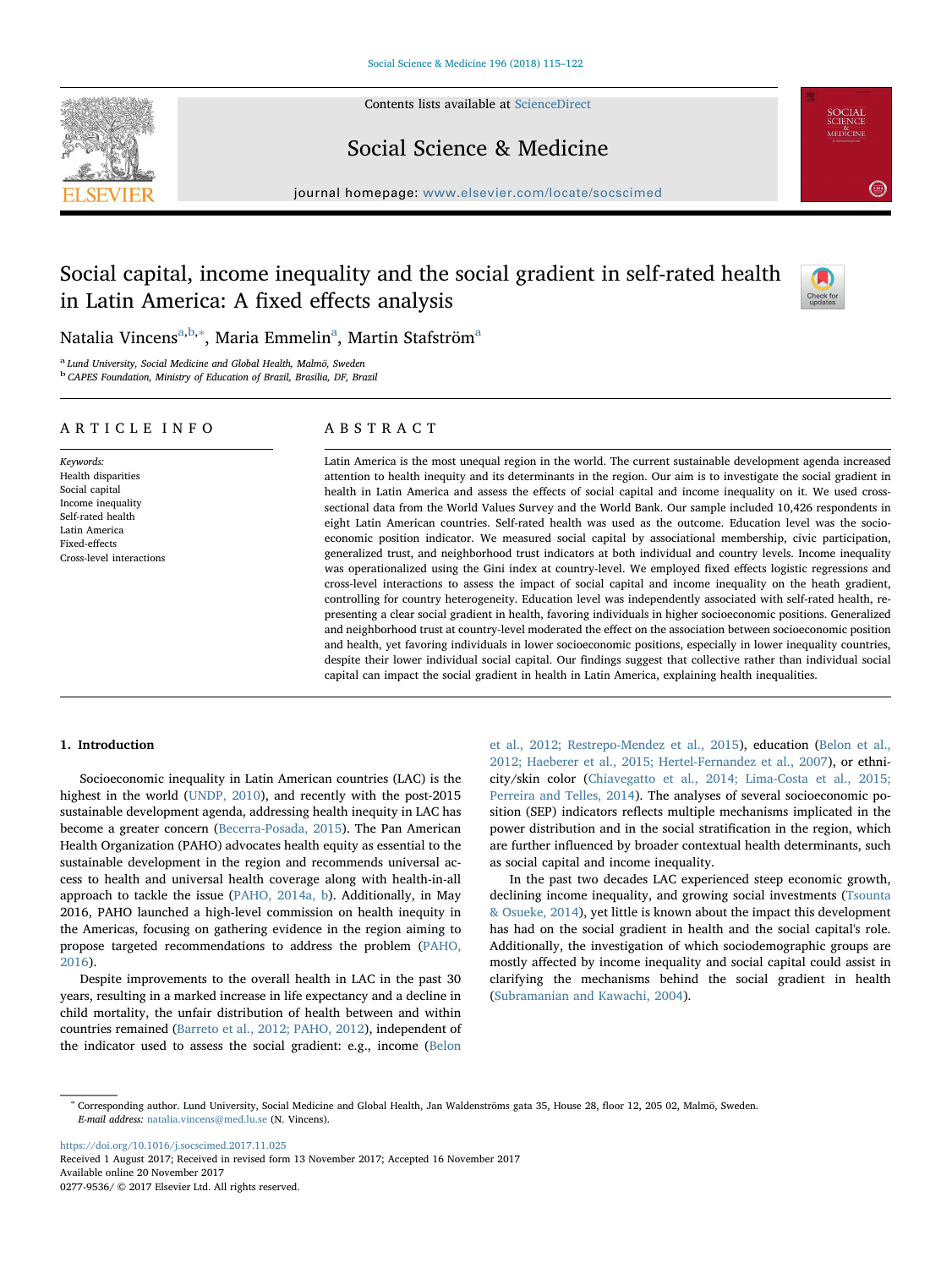## 1.1. Aims

The overall aim of this study is to investigate the moderating effects of social capital and income inequality on the social gradient in selfrated health in LAC. Specific aims are: to verify the association between socioeconomic disparities and self-rated health, controlling for the country-level heterogeneity, and to address to what extent social capital (both individual and collective) and income inequality modifies this association.

## 1.2. Theoretical framework

In recent decades, social capital has often been debated when addressing health disparities within and between populations ([Kawachi](#page-7-5) [et al., 2008a](#page-7-5)). Here, we conceptualize social capital as both individual and collective assets ([Kawachi et al., 2008a](#page-7-5)). This view accounts for differences in processes on each level and suggests that individuals can benefit from their own social capital as well as societies can profit from the collective surplus generated by the coordinated actions of its individuals.

According to Rostila'[s \(2013\)](#page-7-6) resource-based approach—which builds on several social capital theories (e.g., [Bourdieu \(1986\); Coleman](#page-6-4) [\(1988\); Portes \(1998\); Putnam \(2000\); Putnam et al. \(1993\); Szreter](#page-6-4) [and Woolcock \(2004\)](#page-6-4)), social capital is generated in trustful and reciprocal social relations that result in social resources, for individuals and for societies. The sources of both individual and collective social capital are the same, but the resources generated and the mechanisms to health differ depending on them being individual or collective ([Eriksson, 2010; Rostila, 2013\)](#page-6-5). At individual-level those resources could be informational, emotional, instrumental or appraisal supports ([Berkman and Glass, 2000](#page-6-6)). At collective-level (i.e. country-level in our paper), resources are non-exclusive and targeted to achieve a common goal ([Putnam et al., 1993](#page-7-7)), and it could lead to instrumental returns, e.g. better government performance, or expressive returns, e.g. social inclusion [\(Rostila, 2013](#page-7-6)).

Social capital—at both individual and collective—is further differentiated as structural or cognitive. Structural social capital refers to the basis and composition of and the participation in networks and institutions, while cognitive social capital refers to perceptions of norms, values, and attitudes such as trust and reciprocity [\(Harpham et al.,](#page-7-8) [2002; Krishna and Shrader, 2000\)](#page-7-8). While [Putnam \(2000\)](#page-7-9) and [Putnam](#page-7-7) [et al. \(1993\)](#page-7-7) conceptualized social capital based on the strong and positive association between structural and cognitive factors, others found no correlation [\(Lindström, 2004\)](#page-7-10). It is argued that structural and cognitive dimensions have their own independent pathways to health ([Giordano and Lindstrom, 2010; Rostila, 2013](#page-6-7)), through for instance social support [\(Berkman and Glass, 2000\)](#page-6-6) and psychosocial mechanisms ([Marmot, 2006; Wilkinson and Pickett, 2009](#page-7-11)), respectively.

In general, both collective and individual social capitals are consistently associated with better health outcomes in high-income countries [\(Kawachi et al., 2008b](#page-7-12)). Studies about social capital and health in LAC are relatively scarce [\(Pattussi et al., 2006](#page-7-13)), yet higher social capital seems to relate with better health outcomes in the region [\(Hurtado](#page-7-14) [et al., 2011; Kripper and Sapag, 2009; Pattussi et al., 2016; Sapag and](#page-7-14) [Kawachi, 2010](#page-7-14)). The question is if social capital benefits individuals equally within a society and also between societies.

A possible hypothesis is that SEP affects social capital's effects on health (Uphoff [et al., 2013](#page-7-15)). Considering the SEP effects on health as a result of the "status syndrome", in which the relative disadvantages and social comparisons generate long-term stress ([Marmot, 2006; Wilkinson](#page-7-11) [and Pickett, 2009](#page-7-11)), social capital could for instance help individuals to mitigate that stress, through different social resources (Uphoff [et al.,](#page-7-15) [2013; Wilkinson and Marmot, 2003](#page-7-15)). Some studies suggested this buffering effect of social capital on the social gradient in health [\(Gorman](#page-7-16) [and Sivaganesan, 2007; Upho](#page-7-16)ff et al., 2013), while most of the evidence supported a dependency relationship between economic, cultural and

social capitals, i.e. individuals in higher SEP have higher individual social capital [\(Ahnquist et al., 2012; Bourdieu, 1986; Upho](#page-6-8)ff et al., [2013\)](#page-6-8). Furthermore, in high collective social capital settings, lower individual social capital was found to be even more deleterious to health than in less affluent settings ([Campos-Matos et al., 2016; Upho](#page-6-9)ff [et al., 2013](#page-6-9)).

Social capital effects on health are also assumed to be dependent of the income inequality levels ([Islam et al., 2006; Kawachi et al., 2008b;](#page-7-17) [Szreter and Woolcock, 2004](#page-7-17)). A systematic review suggested that social capital have a greater impact on health where inequality is higher ([Islam et al., 2006](#page-7-17)), where the provision of safety nets is lower and the social capital relevance possibly greater ([Kawachi et al., 2008b\)](#page-7-12). Several mechanisms have been proposed to explain the association between income inequality and health: (i) based on neo-materialistic interpretations in which the societal provision of and individual access to material resources explains the association [\(Lynch, 2000](#page-7-18)); (ii) through the stress of social comparisons of a severe "status syndrome" in a society marked by pronounced social stratification ([Marmot, 2006;](#page-7-11) [Wilkinson and Pickett, 2009](#page-7-11)) and; (iii) by eroding social capital, leading to social exclusion, social isolation and hostility [\(Kawachi et al., 1997;](#page-7-19) [Wilkinson, 1996\)](#page-7-19). Although these mechanisms are proposed as independent and incompatible, according to Szreter [and Woolcock \(2004\)](#page-7-20) social capital bridge these arguments, integrating state and civil society; neo-materialistic and psychosocial interpretations.

#### 2. Methods

### 2.1. Study population

We used cross-sectional data from publicly available sources, i.e. from the World Values Survey (WVS)—wave 6 (2010–2014)—and from the World Bank world development indicators database. WVS conducted population surveys, in a stratified probabilistic sample of adults  $(18 + \text{years})$ , including rural and urban areas, using a common domiciliary face-to-face questionnaire, in the countries' native language. Individual data weights were applied aiming at better representative samples of the adult population in each country, and sampling and survey procedures were consistent among countries included in the study [\(WVS, 2016](#page-7-21)).

The WVS collected data in the following countries in LAC between 2010 and 2014: Argentina, Brazil, Chile, Colombia, Ecuador, Mexico, Peru and Uruguay. We removed respondents if they had missing data on the outcome ( $n = 14$ ). Our sample, thus, included 10,426 respondents in 8 countries.

## 2.2. Measures

The outcome variable, self-rated health (SRH) was measured using the WVS question "All in all, how would you describe your state of health these days?" which had 4 possible answers: poor, fair, good or very good. We dichotomized the variable into "poor" (poor or fair) and "good" (good or very good), in accordance with previous studies ([Kawachi et al., 2008b\)](#page-7-12). The outcome of interest is good SRH. SRH is a validated measure of objective health, consistently associated with overall mortality and morbidity ([DeSalvo et al., 2006; Theme et al.,](#page-6-10) [2008\)](#page-6-10).

We used education as a SEP indicator, as it reflects long-term influences of early life circumstances and also adulthood resources, for instance income and employment ([Galobardes et al., 2006](#page-6-11)). Education level was categorized as lower (up to incomplete secondary school), middle (complete secondary school) and higher (higher education, incomplete and complete).

Social capital was measured at individual and collective levels. We selected 43 questions from the WVS that we judged relevant to the social capital concept based on the literature and according to the structural and cognitive social capital constructs (see [Table 1\)](#page-2-0). We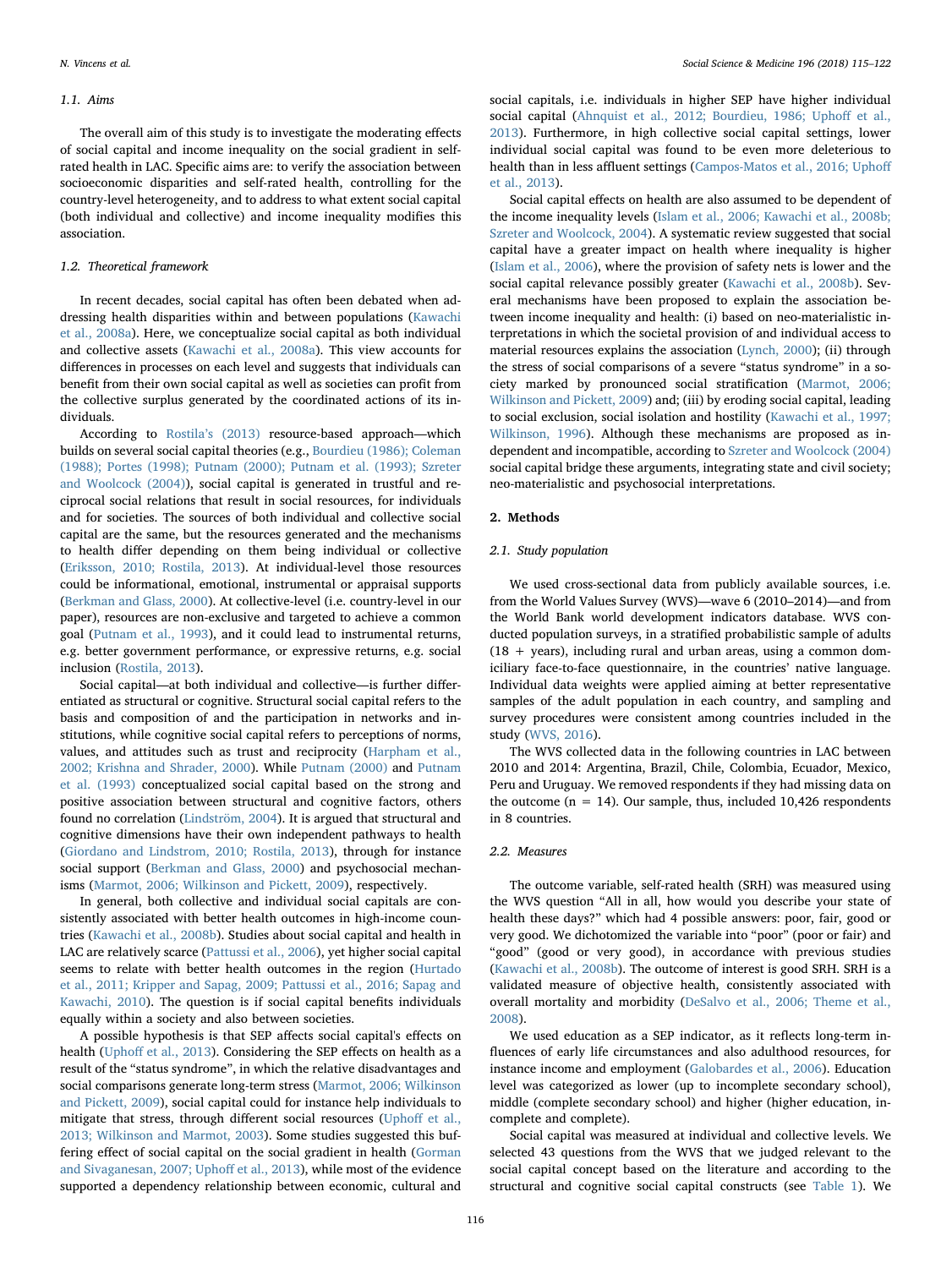<span id="page-2-0"></span>Selected WVS questions and constructed variables, according to structural and cognitive dimensions.

| Social Capital                          | <b>WVS Questions</b>                                                                                                                                                                                                                                                                                                                                                                                                           | Variable                                                                                       |  |  |
|-----------------------------------------|--------------------------------------------------------------------------------------------------------------------------------------------------------------------------------------------------------------------------------------------------------------------------------------------------------------------------------------------------------------------------------------------------------------------------------|------------------------------------------------------------------------------------------------|--|--|
| Structural<br>Informal<br>associations  | Friends are important in life                                                                                                                                                                                                                                                                                                                                                                                                  | If friends are important<br>and also a frequent<br>source of information (at<br>least monthly) |  |  |
| Associational<br>membership             | Friends are source of<br>information<br>Active, inactive or not a<br>member in the following<br>voluntary organizations:<br>• Church/religious<br>• Sport/recreational<br>● Art/music/educational<br>• Labor Union<br>• Political party<br>• Environmental<br>• Professional<br>· Humanitarian/charitable<br>$\bullet$ Consumer<br>• Self-help/mutual aid group<br>• Other                                                     | Have been an active<br>member in at least one of<br>those voluntary<br>organization            |  |  |
| Civic participation                     | • Signed a petition<br>• Joined in boycotts<br>• Attended peaceful<br>demonstrations/<br>environmental<br>demonstrations<br>• Joined strikes                                                                                                                                                                                                                                                                                   | Have participated in at<br>least one of those civic<br>activities                              |  |  |
| Cognitive                               |                                                                                                                                                                                                                                                                                                                                                                                                                                |                                                                                                |  |  |
| Generalized trust<br>Neighborhood trust | Most people can be trusted<br>Trust people in the<br>neighborhood                                                                                                                                                                                                                                                                                                                                                              | Trust most people<br>Trust completely or<br>somewhat people in the<br>neighborhood             |  |  |
| Institutionalized<br>trust              | Confidence in the following<br>institutions:<br>• The churches<br>• The armed forces<br>• The press<br>• Television<br>• Labor unions<br>• The police<br>• The courts<br>• The government<br>• Political parties<br>• Parliament<br>• The Civil service<br>• Universities<br>• Major Companies<br>$\bullet$ Banks<br>• Environmental<br>organizations<br>• Women's organizations<br>• Charitable/humanitarian<br>organizations | Trust at least 10 out of<br>18 listed institutions                                             |  |  |
| Corruption                              | • The United Nations<br>• Never justified to claim<br>government benefits to<br>which you are not entitled<br>• Never justified to avoid a<br>fare on public transport<br>• Never justified to cheat on<br>taxes<br>• Never justified to accept a<br>bribe                                                                                                                                                                     | Always unjustified to act<br>corruptly                                                         |  |  |
| Safety                                  | Feel secure in the<br>neighborhood                                                                                                                                                                                                                                                                                                                                                                                             | Feel very or quite secure<br>in the neighborhood                                               |  |  |

collapsed these 43 questions into 8 theoretically relevant variables. In order to reduce that number further we performed a PCA. We used an oblique rotation, allowing theoretical correlation between the components and applied factor loadings of 0.3 or greater for the cut-off point to keep items in the analysis. Items with high factor loadings in two or

more components were dropped. Accordingly, we kept 4 variables in the principal component analysis: generalized trust and neighborhood trust as cognitive social capital indicators and associational membership and civic participation as structural ones (see table 1A of the appendix). We used those 4 variables in the study as individual-level social capital indicators and we aggregated them at country-level using their means per country to get the collective measures.

We used the Gini index, a commonly used socioeconomic inequality indicator. The World Bank's Gini index estimations are based on the household income distribution. The values range from 0 to 100, where 0 equals perfect equality and 100 complete inequality. The Gini index here used is based on market income (before taxes and benefits), which disregards government income redistribution efforts, which are relatively small in LAC [\(Lopez and Perry, 2008\)](#page-7-22). To account for the period effect, we used mean Gini index in years 2000/2001 to 2013/2014, depending on data availability.

At individual-level we also included sociodemographic variables—conceptualized as confounders—from the WVS, such as sex (male and female), age (categorical: 18–34 years, 35–64 years and 65 or more years), marital status (dichotomized: living without a partner, i.e. separated, divorced, widow or single; or living with a partner, i.e. married or living together), and income level (categorical, based on self-reported household income on a subjective scale from 1 to 10, in which respondents rated their household income in relation to other households in their country). We grouped the answers into 5 categories, each covering 2 points in the scale (category  $1 =$  answer alternatives  $1 + 2$ ; category  $2 =$  answer alternatives  $3 + 4$ ; etc.).

# 2.3. Statistics

The analyses applied fixed effects logistic regression to control for unobserved country-specific heterogeneity. Fixed effects models provide correct estimates of associations since it assumes, in contrast with least square regression models, that residuals correlate within the arealevel, i.e. observations are not independent. Additionally, we used cluster robust standard errors. Even though we were interested in the effects of level 2 variables (e.g. contextual social capital and inequality) on level 1 outcome, the small sample size in level 2 ( $n = 8$ ) would determine biased estimations in a multilevel model. Thus, we used cross-level interaction terms to assess the moderating effect of the context to the phenomena [\(Terraneo, 2015](#page-7-23)).

We present country-level and individual-level descriptive statistics separately. At country-level, we present indicators aggregated per countries as percentages, and overall means and standard deviations. We assessed the relationship between variables using pairwise Spearman correlations. At individual-level, we present the individuallevel variables distribution by SRH status and crude fixed effect estimations of the association between each variable and good SRH.

In the multivariate analysis, we first fitted model 1 with individuallevel characteristics to investigate the association between education and health, adjusted to the other sociodemographic variables. In model 2 we further assessed the individual-level social capital effects on that association. We conducted an effect modification analysis in model 3, to investigate synergism between individual social capital and education level. In models 4a to 4d we included cross-level interaction terms between education and each collective social capital indicator to investigate if and how those indicators moderate the association between education level and health. In models 5a to 5d, we included income inequality in a three-way interaction term between education, each collective social capital indicator and Gini index, to estimate the impact of contextual inequality on the model.

We present the fixed effects results as odds ratios (OR) with 95% confidence intervals (CI). Model fit was assessed by Bayesian information criteria (BIC). We used Stata Version 14 (StataCorp. College Station, TX, USA) for the analysis.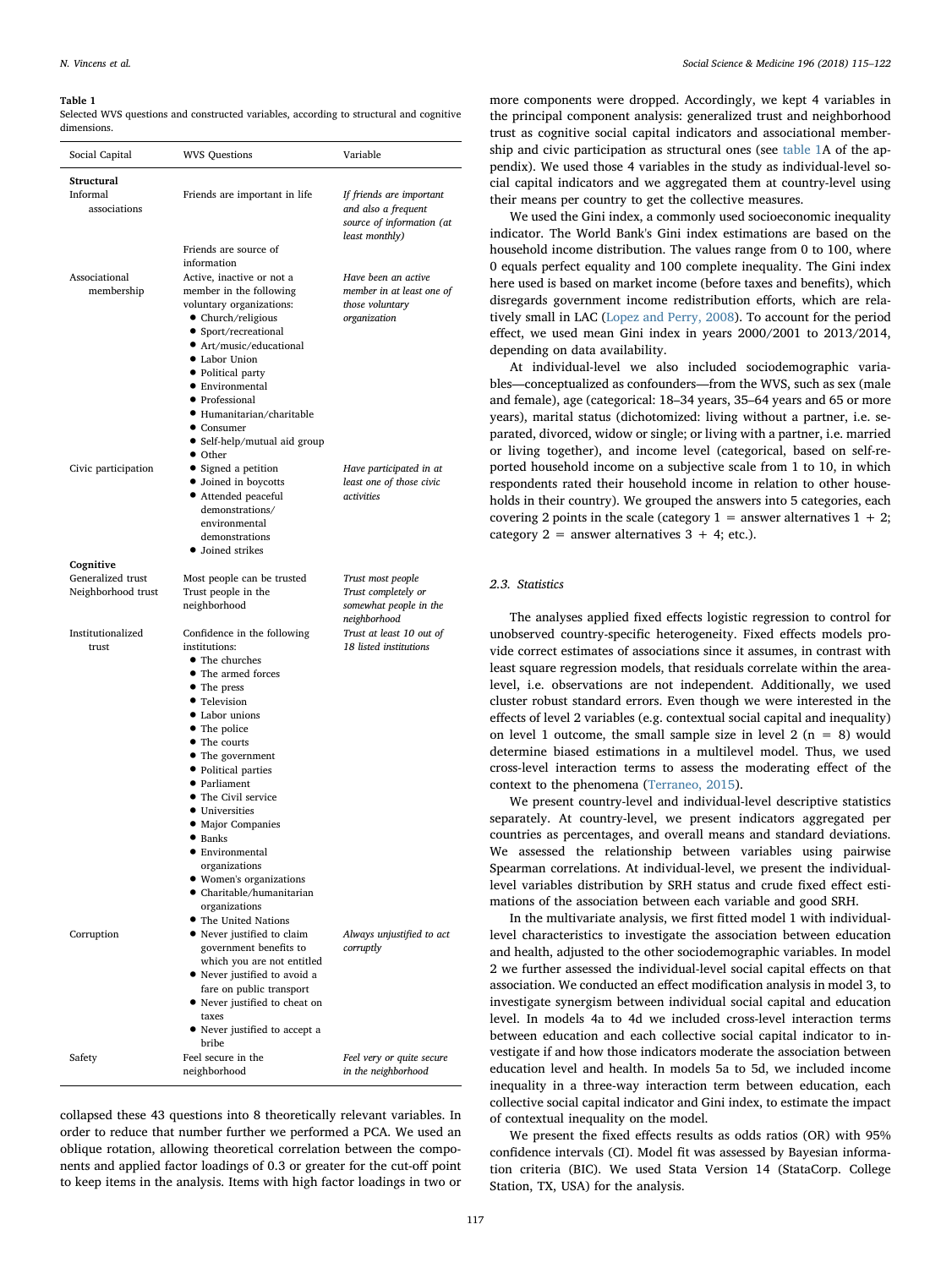<span id="page-3-0"></span>Distribution of country-level variables: percentages and standard deviations.

|           | N      | Good SRH<br>(%) | Lower education (%) | Gini index | Associational membership<br>(%) | Civic participation<br>(%) | Generalized trust<br>(%) | Neighborhood trust<br>(%) |
|-----------|--------|-----------------|---------------------|------------|---------------------------------|----------------------------|--------------------------|---------------------------|
| Argentina | 1024   | 74.02           | 30,35               | 51,06      | 32.32                           | 32.71                      | 23.11                    | 71.44                     |
| Brazil    | 1485   | 70.51           | 45,30               | 59,33      | 60.94                           | 52.12                      | 6.58                     | 54.27                     |
| Chile     | 999    | 72.77           | 24,41               | 55,22      | 46.75                           | 39.04                      | 12.78                    | 66.29                     |
| Colombia  | 1511   | 76.11           | 30,69               | 58,68      | 65.59                           | 42.09                      | 4.13                     | 50.43                     |
| Ecuador   | 1202   | 74.04           | 42,32               | 56,38      | 23.29                           | 19.97                      | 7.17                     | 48.96                     |
| Mexico    | 1999   | 72.74           | 32,21               | 51,87      | 56.28                           | 32.67                      | 12.43                    | 48.40                     |
| Peru      | 1207   | 54.27           | 26,28               | 50,93      | 38.36                           | 37.28                      | 8.21                     | 33.42                     |
| Uruguay   | 999    | 80.48           | 56,05               | 44,39      | 27.13                           | 33.13                      | 15.27                    | 69.29                     |
| Total     | 10,426 | 71.79           | 35,69               | 53.85      | 46.36                           | 36.53                      | 10.65                    | 53.84                     |
| (SD)      |        | (6.86)          | (9, 44)             | (4.43)     | (15.04)                         | (8.76)                     | (5.38)                   | (11.25)                   |

 $SRH = self-rated health: SD = standard deviation$ .

#### 3. Results

The number of individuals per country varied from 1999 in Mexico to 999 in Chile and Uruguay. In all countries, except Peru, the proportion of respondents reporting good SRH was in the interval between 70 and 80%. In Peru, however, the share was only 54%. Gini index mean was above 50, a marker of high inequality levels in the region ([Table 2](#page-3-0)). Most of the pairwise correlations between country-level variables are statistically insignificant due to the small sample size at country-level ( $n = 8$ ). Yet, generalized trust is negatively correlated with Gini index while associational membership is positively correlated with Gini index (see table 2A of the appendix).

Overall, at individual-level, for both education and income indicators, there was a trend in the good SRH distribution, where the good SRH proportion increased as education and income levels increased ([Table 3](#page-4-0)). More males (75%) reported good SRH compared to females (69%). As age increased, good SRH decreased. A higher proportion of people living alone when compared to living with a partner rated their health as good or very good (not statistically significant in the adjusted model). Individuals with the highest education level and in the youngest age category had the highest odds ratios for good SRH, with all other sociodemographic variables presenting strong and statistically significant crude associations. Individuals with high individual social capital reported good SRH more frequently than those with low levels ([Table 3\)](#page-4-0). Crude ORs showed a positive and statistically significant association between all social capital indicators and good SRH. Generalized trust presented the highest odds of good SRH and associational membership the lowest.

In the multivariate analysis, individuals on the middle and highest education levels presented higher odds of good or very good SRH when compared to individuals with lower education ([Table 4](#page-4-1)). The crude SRH advantage for the higher educated group decreased after adjusting to other sociodemographic variables (model 1), indicating age, gender and income effects on health. Among respondents on the highest education level, there was a modest impact of individual social capital (model 2) on the association between education level and good SRH.

Even though the individual social capital impact on the association between education level and good SRH was small, we conducted an effect modification analysis considering the significant differences on the social capital distribution according to education level (Table 3A of the Appendix). Interaction terms between education and individuallevel social capital indicators were all insignificant, reflecting a lack of synergism between education and individual-level social capital on health (Table 4A of the Appendix).

In [Figs. 1 and 2](#page-4-2) we present the average marginal effects for interaction between education and country-level associational membership, civic participation, generalized trust and neighborhood trust, having upper education level as the reference group (Table 5 of the Appendix). The average marginal effect is the amount of change in the outcome

probability following changes in the exposure levels, in our case the interaction. We did not identify any significant moderating effect for associational membership and civic participation [\(Fig. 1](#page-4-2)). Trust at country-level moderated the association between education and health, in a way that the higher the trust levels in a country, the greater the odds of lower educated individuals to report good SRH [\(Fig. 2\)](#page-4-3). Generalized trust had a greater impact on the social gradient in health when compared to neighborhood trust.

Additionally, we investigated the income inequality influence on the effect of collective social capital indicators on the health gradient using a three-way interaction term between education, each social capital indicator and income inequality (we dichotomized the mean Gini index as high and low, based on the median, to better illustrate the effect), using upper education level and high inequality countries as the reference groups. Interaction was positive and statistically significant in the case of lower income inequality group, generalized trust and lower education level. In lower income inequality countries, the higher the generalized trust, the greater the odds of lower educated individuals to report good SRH. Further three-way interaction terms were used to assess the effect of income inequality together with neighborhood trust, associational membership and civic participation at country-level, but they were not statistically significant ([Table 5](#page-5-0)).

## 4. Discussion

Our main objective in this paper was two-sided: first to investigate the socioeconomic disparities on health in LAC and second to analyze the impact of social capital—both cognitive and structural at individual and collective levels,—on that health gradient, considering the inequality intensity in the country. As anticipated, our findings suggest a strong educational gradient in health in the region, reflecting the large socioeconomic differences that are pervasive in the region (Hoff[man](#page-7-24) [and Centeno, 2003](#page-7-24)). Also, generalized trust and neighborhood trust at country-level have a moderating effect on the association between SEP and health, favoring individuals in lower SEP despite their own individual social capital level, especially in lower inequality countries.

## 4.1. The social gradient in health

Health and especially its distribution across society are both a prerequisite and an indicator of sustainable development progress ([SDSN,](#page-7-25) [2014\)](#page-7-25). In accordance, our findings provide pertinent evidence about the social gradient in health in LAC and further relate to recent efforts to monitor and gather evidence about health inequity in the region, locally ([Guerra et al., 2016\)](#page-7-26) and regionally [\(PAHO, 2016\)](#page-7-2).

### 4.2. Collective social capital and the health gradient

The suggested effect of collective social capital at country-level on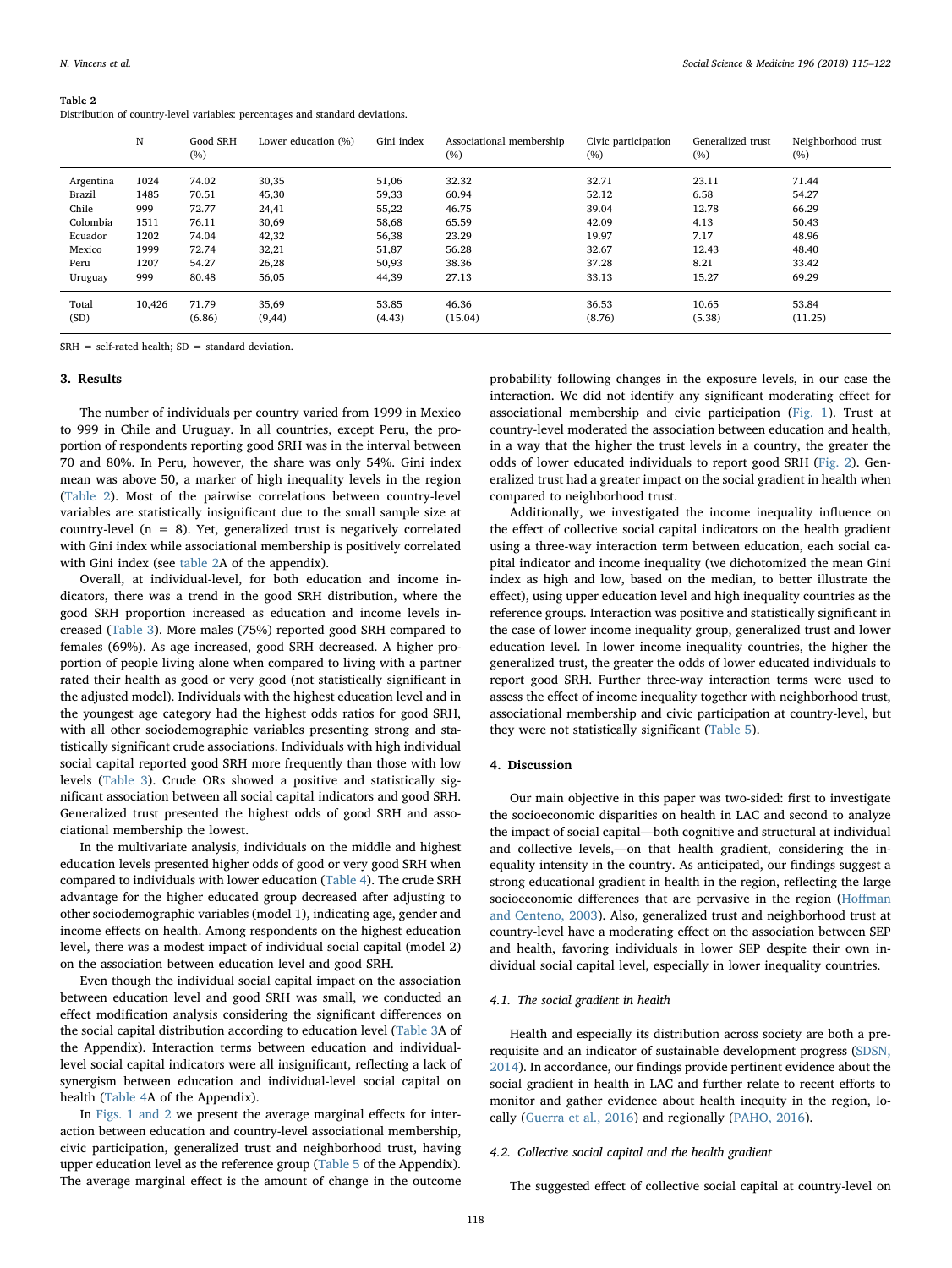<span id="page-4-0"></span>Distribution of sociodemographic and individual-level social capital indicators by self rated health: crude odds ratios with 95% confidence intervals.

|                          | N    | Good SRH (%) | Crude OR     | 95% CI        |
|--------------------------|------|--------------|--------------|---------------|
| Sociodemographics        |      |              |              |               |
| Education                |      |              |              |               |
| Lower                    | 3647 | 58.82        | 1            |               |
| Middle                   | 4435 | 76.64        | 2.65         | $2.40 - 2.94$ |
| Upper                    | 2117 | 86.11        | 5.14         | 4.45-5.94     |
| Missing                  | 227  |              |              |               |
| <b>Income</b>            |      |              |              |               |
| 1                        | 2009 | 60.48        | 1            |               |
| $\overline{2}$           | 2684 | 68.18        | 1.59         | 1.39-1.81     |
| 3                        | 3644 | 75.99        | 2.55         | $2.23 - 2.90$ |
| 4                        | 1529 | 80.77        | 3.14         | 2.66-3.71     |
| 5                        | 270  | 83.70        | 3.68         | $2.62 - 5.18$ |
| Missing                  | 290  |              |              |               |
| Sex                      |      |              |              |               |
| Female                   | 5487 | 68.58        | 1            |               |
| Male                     | 4939 | 75.36        | 1.42         | $1.30 - 1.55$ |
| Missing                  | 0    |              |              |               |
| Age                      |      |              |              |               |
| $15 - 34$                | 4335 | 82.79        | 5.92         | $5.11 - 6.86$ |
| $35 - 64$                | 4981 | 67.40        | 2.39         | 2.09-2.74     |
| $65+$                    | 1110 | 48.56        | $\mathbf{1}$ |               |
| Missing                  | 0    |              |              |               |
| <b>Marital</b> status    |      |              |              |               |
| Living alone             | 4282 | 73.42        | 1            |               |
| Living with partner      | 6133 | 70.67        | 0.87         | $0.79 - 0.95$ |
| Missing                  | 11   |              |              |               |
| Social capital           |      |              |              |               |
| Associational membership |      |              |              |               |
| No                       | 5593 | 70.43        | 1            |               |
| Yes                      | 4833 | 73.37        | 1.17         | $1.07 - 1.28$ |
| Missing                  | 0    |              |              |               |
| Civic participation      |      |              |              |               |
| No                       | 6617 | 70.47        | 1            |               |
| Yes                      | 3809 | 74.09        | 1.24         | 1.13-1.36     |
| Missing                  | 0    |              |              |               |
| Generalized trust        |      |              |              |               |
| No                       | 9145 | 70.77        | 1            |               |
| Yes                      | 1082 | 79.76        | 1.60         | 1.37-1.87     |
| Missing                  | 199  |              |              |               |
| Neighborhood trust       |      |              |              |               |
| No                       | 4786 | 68.72        | 1            |               |
| Yes                      | 5567 | 74.42        | 1.20         | 1.10-1.31     |
| Missing                  | 73   |              |              |               |

Country fixed effects omitted in the output.

the social gradient in health, support the notion that social capital is a public non-exclusive good with a spill-over effect that could reach even those not socially active in society or those in the bottom of the social ladder ([Kawachi and Berkman, 2000; Putnam, 2000](#page-7-27)). In fact, our findings suggest that individuals in lower SEP benefit even more of higher social capital at country-level than higher SEP individuals, despite their own trust and participation levels.

Applying Rostila's resource-based approach to social capital, material and immaterial social resources at country-level could explain the links between collective social capital and the social gradient in health. Possibly structural returns at country-level—e.g. functioning democracies and social inclusion—would address multiple social and health needs. Those resources could be especially significant for individuals in lower SEP, who are in a vulnerable position ([Frohlich and Potvin,](#page-6-12)

## <span id="page-4-1"></span>Table 4

Fixed effects logistic regression models of good self-rated health: odds ratios with 95% confidence intervals.

|                          | Model 1<br>Sociodemographics<br>OR (95% CI) | Model 2<br>Individual social capital<br>OR (95% CI) |  |
|--------------------------|---------------------------------------------|-----------------------------------------------------|--|
| <b>Education level</b>   |                                             |                                                     |  |
| Lower                    | 1                                           | 1                                                   |  |
| Middle                   | $1.90(1.60 - 2.26)$                         | $1.92(1.62 - 2.29)$                                 |  |
| Upper                    | $3.44(2.56 - 4.64)$                         | $3.27(2.40-4.45)$                                   |  |
| Social capital           |                                             |                                                     |  |
| Associational membership |                                             | $1.18(1.07-1.31)$                                   |  |
| Civic participation      |                                             | $0.99(0.86 - 1.15)$                                 |  |
| Generalized trust        |                                             | $1.37(1.16-1.61)$                                   |  |
| Neighborhood trust       |                                             | $1.29(1.20-1.38)$                                   |  |
| Constant                 | 0.69                                        | 0.52                                                |  |
| Observations             | 9911                                        | 9659                                                |  |
| Pseudo R2                | 0.12                                        | 0.12                                                |  |
| Log likelihood           | $-5181.78$                                  | $-5026.41$                                          |  |
| BIC                      | 10427.98                                    | 10117.05                                            |  |

Models adjusted for sex, age, marital status and income.

Country fixed effects omitted in the output.

<span id="page-4-2"></span>

Fig. 1. Average marginal effects and 95% CI for the interaction between associational membership and civic participation at country-level and education level.

<span id="page-4-3"></span>

Fig. 2. Average marginal effects and 95% CI for the interaction between generalized trust and neighborhood trust at country-level and education level.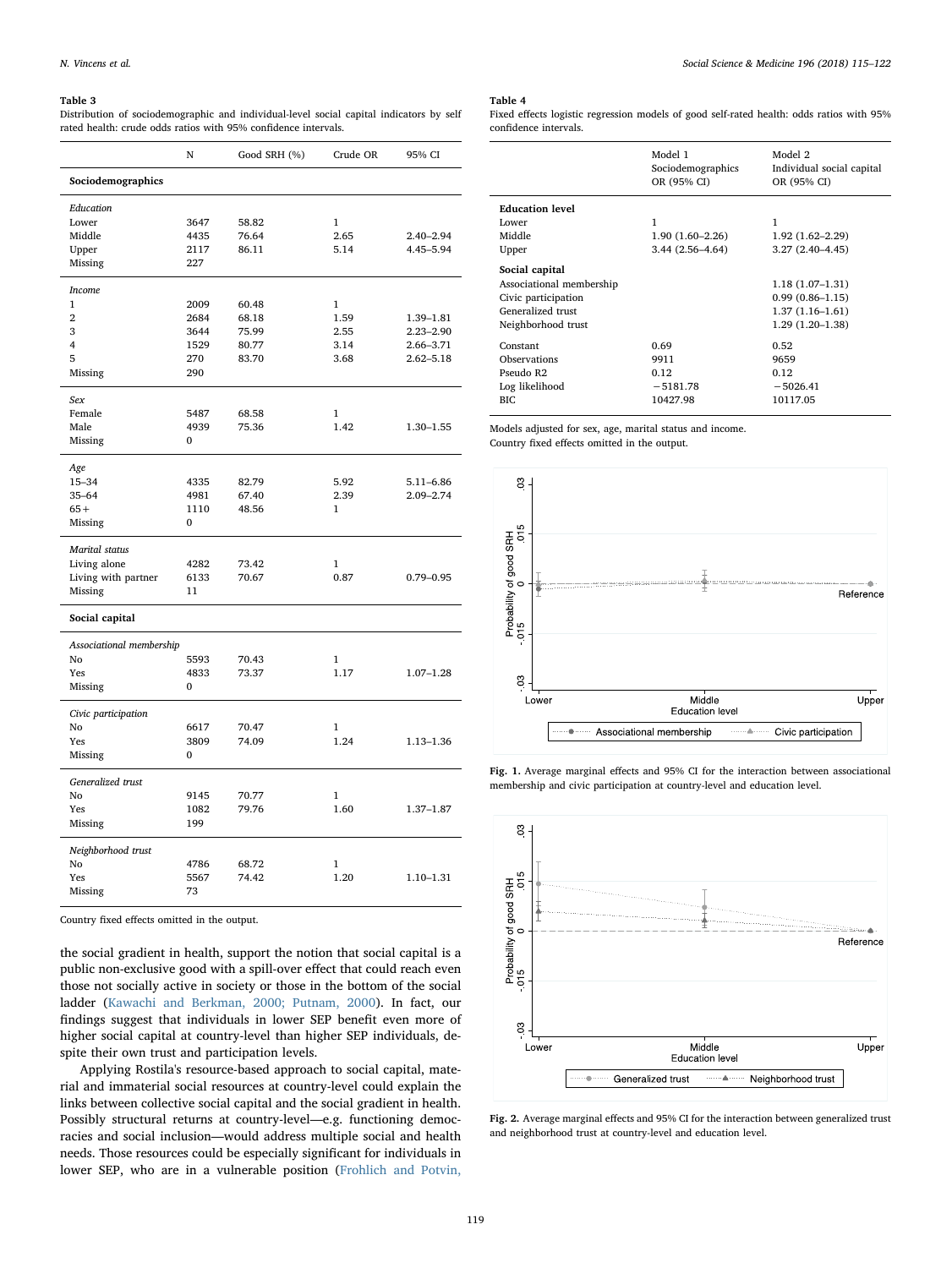<span id="page-5-0"></span>Fixed effects logistic regressions models of good self-rated health with three-way interactions: odds ratios with 95% confidence intervals.

|                                                                                                                                                                            | Model 5a                                                      | Model 5b                                                      | Model 5c                                                      | Model 5d                                                    |
|----------------------------------------------------------------------------------------------------------------------------------------------------------------------------|---------------------------------------------------------------|---------------------------------------------------------------|---------------------------------------------------------------|-------------------------------------------------------------|
|                                                                                                                                                                            | Associational membership                                      | Civic participation                                           | Generalized trust                                             | Neighborhood trust                                          |
|                                                                                                                                                                            | OR (95% CI)                                                   | OR (95% CI)                                                   | OR (95% CI)                                                   | OR (95% CI)                                                 |
| Three-way interactions                                                                                                                                                     |                                                               |                                                               |                                                               |                                                             |
| Education* SC indicator*Gini index<br>Lower education* SC indicator *Gini index<br>Middle education* SC indicator *Gini index<br>Upper education* SC indicator *Gini index | $0.97(0.95-0.99)$<br>$0.99(0.97-1.02)$<br>1.00                | $0.85(0.76 - 0.94)$<br>$0.87(0.79 - 0.96)$<br>1.00            | $1.17(1.07-1.27)$<br>$1.08(1.00-1.17)$<br>1.00                | $1.06(1.02 - 1.10)$<br>$1.02(0.98 - 1.06)$<br>1.00          |
| Constant<br><b>Observations</b><br>Pseudo R2<br>Log likelihood<br>BIC                                                                                                      | $1.16(0.71 - 1.90)$<br>9659<br>0.12<br>$-5014.26$<br>10331.32 | $1.17(0.76 - 1.79)$<br>9659<br>0.12<br>$-5015.65$<br>10334.10 | $1.17(0.78 - 1.75)$<br>9659<br>0.12<br>$-5005.84$<br>10314.47 | $0.77(0.47-1.24)$<br>9659<br>0.12<br>$-5005.86$<br>10314.52 |

[2008\)](#page-6-12), e.g. the development of political rights in the region following the re-democratization process [\(Casas-Zamora et al., 2011\)](#page-6-13) or the propoor investments in Argentina after the economic crisis [\(Khamis, 2005](#page-7-28)).

Cognitive social capital, both individual and especially collective, rather than structural is strongly associated with SRH. Several other studies found similar results ([Islam et al., 2006; Kawachi et al., 2008b](#page-7-17)), also in LAC [\(Hurtado et al., 2011; Sapag and Kawachi, 2010\)](#page-7-14). Trust facilitates the reciprocal exchange of social resources and also generates those resources ([Rostila, 2013\)](#page-7-6) for instance through collective action ([Eriksson, 2010\)](#page-6-5) and better government performance [\(Putnam et al.,](#page-7-7) [1993\)](#page-7-7). Furthermore, higher trust levels in a community are suggested to influence health through its association with lower levels of social stress. Since individuals in lower SEP are greatly exposed to social stress ([Marmot, 2006\)](#page-7-11), higher trust levels are expected to have a greater impact on their health, acting as a buffer (Uphoff [et al., 2013; Wilkinson](#page-7-15) [and Marmot, 2003](#page-7-15)).

Particularly, generalized trust at country-level affected the social gradient in health to a greater extent than neighborhood trust, which could be linked to the concepts of thin and thick trust and their respective relation with bridging—i.e., formal social interactions with weak ties—and bonding social capital—i.e., informal social networks with strong ties ([Putnam, 2000; Szreter and Woolcock, 2004\)](#page-7-9). In the case of bonding social capital, direct effects of trust and participation and their unfolding social resources are limited to the network capabilities and confined to a group—which is usually homophilic—while in bridging social capital those effects and resources are more comprehensive and widespread [\(Coleman, 1988; Lin, 2001; McPherson](#page-6-14) [et al., 2001](#page-6-14)).

Yet, among studies about who benefits mostly from higher collective social capital, several focused on individual-level social capital rather than on SEP with most findings favoring individuals with higher social capital levels ([Campos-Matos et al., 2016; Mansyur et al., 2008;](#page-6-9) [Poortinga, 2006; Subramanian et al., 2002\)](#page-6-9). Using education as the SEP indicator, [Elgar et al. \(2011\)](#page-6-15) found no moderating effect of social capital at country-level on the social gradient in health in 50 countries in the world, including LAC. Elgar's global sample might have attenuated the effects of relevant country-level determinants such as geographical, cultural or political factors that were better captured by a more homogenous LAC sample.

## 4.3. Individual social capital and the health gradient

In our study, individual-level social capital was consistently associated with good SRH, even though we found it to have no effect on the social gradient in health. The positive association between individuallevel social capital and health was previously demonstrated in the region with similar findings [\(Hurtado et al., 2011; Kripper and Sapag,](#page-7-14)

[2009; Sapag and Kawachi, 2010\)](#page-7-14). Additionally, individual social capital followed the social gradient in ours and also in previous studies ([Eriksson et al., 2010; Ziersch, 2005\)](#page-6-16), following [Bourdieu](#page-6-4)'s (1986) view that other forms of capital—i.e., economic and cultural—are necessary to access social capital.

However, regarding the individual-level social capital effect on the health gradient, previous studies have shown contradictory findings: in Europe, studies were not able to establish a significant effect, while in other settings (e.g. US, UK, China) there has either been a dependency or a buffer relationship between social capital and SEP (Uphoff [et al.,](#page-7-15) [2013\)](#page-7-15). The contextual inequality levels ([Islam et al., 2006](#page-7-17)), the analysis level (e.g. community, national or cross-country samples) and the different social capital indicators—i.e., explicit bonding, bridging and linking indicators—might explain the conflicting results ([Harpham](#page-7-8) [et al., 2002; Upho](#page-7-8)ff et al., 2013), particularly regarding cultural and socioeconomic differences in the social participation norms ([De Silva](#page-6-17) [et al., 2007](#page-6-17)).

## 4.4. Collective social capital, income inequality and the health gradient

The combination of the two contextual exposures—lower income inequality and high trust—resulted in a higher probability of good SRH for individuals in lower SEP. Since more egalitarian societies have higher social capital stocks ([Wilkinson, 1996\)](#page-7-29), and both low income inequality and high collective social capital are associated with better health outcomes [\(Kawachi et al., 2008b; Wilkinson and Pickett, 2006](#page-7-12)), these findings were not unexpected. Still, the greater benefit for individuals in lower SEP has not been consistently demonstrated before ([Subramanian and Kawachi, 2004\)](#page-7-4).

In a systematic review, covering OECD countries, findings suggested social capital to be more relevant in explaining area-level health variations in more unequal settings [\(Islam et al., 2006](#page-7-17)). Our study, thus, supports the above-mentioned findings, up until a certain level. Perhaps in extremely high inequality levels (like the ones we found in the higher income inequality group of our sample), social capital loses relative importance in relation to the health gradient. In such very unequal settings, the social resources might not suffice to counteract the negative social stratification effects. Future studies could clarify the nature of the association between inequality levels and the social capital relevance to health outcomes—e.g. linear with a threshold or perhaps U shaped.

We also consider the synergistic effect of trust and income inequality on the health gradient to represent or mediate the broader social, economic and political context effects. For instance, LAC experienced a decline in income inequality in recent years, due in part to economic growth, but mainly to public policies and social investments ([Tsounta & Osueke, 2014](#page-7-3)). Following Szreter'[s and Woolcock](#page-7-20)'s (2004)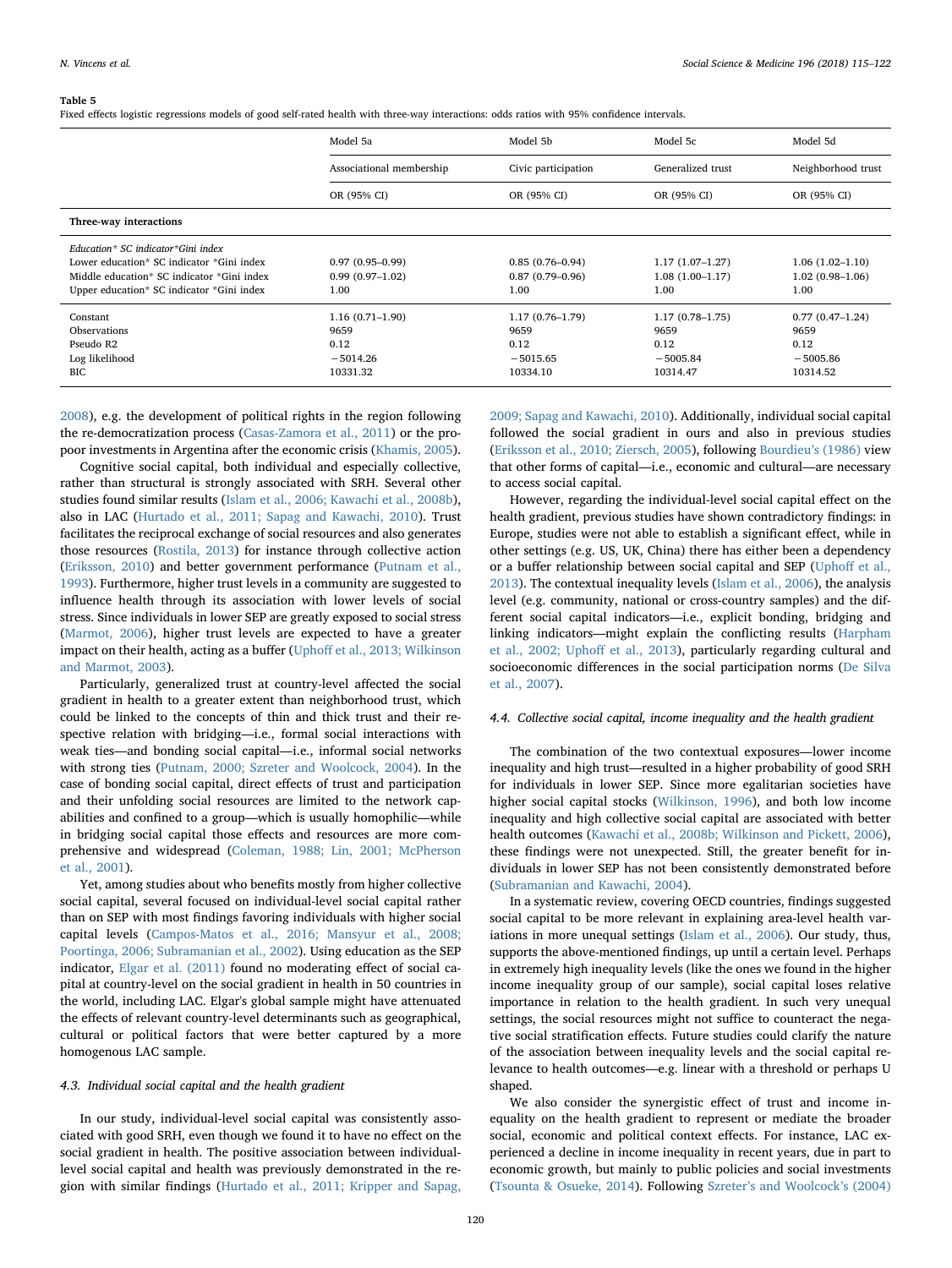view on social capital—fitting different and complementary roles in the relationship between health, society and state—future research could explicitly model the effect of such policies on social capital and on the social gradient in health.

### 4.5. Implications

This study's findings suggest that policies within LAC need to consider collective social capital in their policy-making processes as it has potential to influence health inequality within these very unequal societies. While social capital and inequality are considered to be interrelated [\(Kawachi et al., 1997; Wilkinson, 1996](#page-7-19)), strategies that affect social capital are not all dependent on income equality. Some strategies are rather based on other equality dimensions, for instance the consolidation of democracy in the region that further enable access to power and to social resources for vulnerable groups, or measures to counteract corruption that shift the focus and resources from private to collective goals. For instance, Uruguay—the only full democracy in the region ([The Economist Intelligence Unit, 2017](#page-7-30))—has focused on innovative social policies focusing on health system reforms, investments on education, labor market reforms and cash transfers, among other initiatives targeting the most vulnerable populations [\(Ture, 2015](#page-7-31)), presenting now the highest social inclusion levels in Latin America ([Tummino and Bintrim, 2016\)](#page-7-32).

### 4.6. Methodological considerations

The use of fixed effects instead of multilevel modeling seems a satisfactory alternative and an efficient recourse in our case of small sample size at country-level ([Terraneo, 2015](#page-7-23)). Even though fixed effects models do not provide estimation of the associations for level 2 variables, we consider the use of cross-level interactions to assess the moderating effect of contextual variables a methodological strength of our study.

Logistic regression reporting ORs was used critically in this cross sectional study, especially its interpretation. OR is the ratio of the outcome odds in the exposed and non-exposed groups and we are not suggesting that it stands for prevalence ratio. We acknowledge that ORs are probably an overestimation of prevalence ratios, considering our common outcome of interest. However according to several authors ([Barr et al., 2016; Cook, 2002; Davies et al., 1998; Pearce, 2004](#page-6-18)) we believe this should not change the qualitative assessment of our findings.

Our study has some limitations. First, the distribution across education levels was not as expected considering other sources [\(The World](#page-7-33) [Bank Group, 2017](#page-7-33)). In countries with lower inequality, lower educated individuals were over-represented while in higher inequality countries it was the opposite. Still, lower inequality countries had higher collective social capital, meaning that our findings are probably an underestimation of the suggested association, assuming lower SEP individuals to have lower individual social capital in all sampled countries.

Second, the cross-sectional design does not allow discussions regarding the direction of associations and causal inferences. This is especially relevant in the discussion about the social stratification process and social capital levels, in addition to the reverse causality issue from health to social position ([Braveman and Gottlieb, 2014;](#page-6-19) [Galama and van Kippersluis, 2013\)](#page-6-19), to social participation ([Sirven and](#page-7-34) [Debrand, 2012\)](#page-7-34), to trust [\(Giordano and Lindstrom, 2016\)](#page-7-35) and to equality ([Subramanian and Kawachi, 2004\)](#page-7-4).

Third, the use of secondary data with indicators not designed to measure social capital was previously criticized [\(Harpham, 2008](#page-7-36)). Although we aimed to use a more comprehensive social capital measurement with precise bonding, bridging and linking indicators, the nature of questions in the WVS limited us. Additionally, since social participation is a culturally based process dependent on participation

norms and societal structures in each context [\(De Silva et al., 2007;](#page-6-17) [Sapag and Kawachi, 2010\)](#page-6-17), the use of associational membership and civic participation in LAC might not have fully captured the social activities nature, especially the participation in informal networks.

## 5. Conclusion

In LAC, there is a clear social gradient in health, independent of country-level heterogeneity and individual-level social capital. Collective social capital at country-level—especially generalized trust—had a positive moderating effect on the health gradient, favoring the bottom of the social ladder, especially in lower income inequality countries in the region. Discrepancies in collective social capital could therefore explain health inequalities and indicate policy targets as we aim at reducing health inequalities.

## Appendix A. Supplementary data

Supplementary data related to this article can be found at  $\frac{http://dx.}{$  $\frac{http://dx.}{$  $\frac{http://dx.}{$ [doi.org/10.1016/j.socscimed.2017.11.025](http://dx.doi.org/10.1016/j.socscimed.2017.11.025).

#### References

- <span id="page-6-8"></span>[Ahnquist, J., Wamala, S.P., Lindstrom, M., 2012. Social determinants of health - a](http://refhub.elsevier.com/S0277-9536(17)30690-1/sref1) [question of social or economic capital? Interaction e](http://refhub.elsevier.com/S0277-9536(17)30690-1/sref1)ffects of socioeconomic factors on [health outcomes. Soc. Sci. Med. 74, 930](http://refhub.elsevier.com/S0277-9536(17)30690-1/sref1)–939.
- <span id="page-6-18"></span>[Barr, M.L., Clark, R., Steel, D.G., 2016. Examining Associations in Cross-sectional Studies.](http://refhub.elsevier.com/S0277-9536(17)30690-1/sref2) [National Institute for Applied Statistics Research Australia, University of Wollongong,](http://refhub.elsevier.com/S0277-9536(17)30690-1/sref2) [pp. 3 Working Paper 02-16](http://refhub.elsevier.com/S0277-9536(17)30690-1/sref2).
- <span id="page-6-1"></span>[Barreto, S.M., Miranda, J.J., Figueroa, J.P., Schmidt, M.I., Munoz, S., Kuri-Morales, P.P.,](http://refhub.elsevier.com/S0277-9536(17)30690-1/sref3) [et al., 2012. Epidemiology in Latin America and the Caribbean: current situation and](http://refhub.elsevier.com/S0277-9536(17)30690-1/sref3) [challenges. Int. J. Epidemiol. 41, 557](http://refhub.elsevier.com/S0277-9536(17)30690-1/sref3)–571.
- <span id="page-6-0"></span>[Becerra-Posada, F., 2015. Health equity: the linchpin of sustainable development. Pan](http://refhub.elsevier.com/S0277-9536(17)30690-1/sref4) [Am. J. Public Health 38, 5](http://refhub.elsevier.com/S0277-9536(17)30690-1/sref4)–8.
- <span id="page-6-2"></span>[Belon, A.P., Barros, M.B., Marin-Leon, L., 2012. Mortality among adults: gender and so](http://refhub.elsevier.com/S0277-9536(17)30690-1/sref5)cioeconomic diff[erences in a Brazilian city. BMC Public Health 12, 39](http://refhub.elsevier.com/S0277-9536(17)30690-1/sref5).
- <span id="page-6-6"></span>[Berkman, L.F., Glass, T., 2000. Social integration, social networks, social support, and](http://refhub.elsevier.com/S0277-9536(17)30690-1/sref6) [health. In: Berkman, L.F., Kawachi, I. \(Eds.\), Social Epidemiology. Oxford University](http://refhub.elsevier.com/S0277-9536(17)30690-1/sref6) [Press, New York](http://refhub.elsevier.com/S0277-9536(17)30690-1/sref6).
- <span id="page-6-4"></span>[Bourdieu, P., 1986. The forms of capital. In: Richardson, J. \(Ed.\), Handbook of Theory](http://refhub.elsevier.com/S0277-9536(17)30690-1/sref7) [and Research for the Sociology of Education. Greenwood Press, New York](http://refhub.elsevier.com/S0277-9536(17)30690-1/sref7).
- <span id="page-6-19"></span>[Braveman, P., Gottlieb, L., 2014. The social determinants of health: it's time to consider](http://refhub.elsevier.com/S0277-9536(17)30690-1/sref8) [the causes of the causes. Public Health Rep. 129, 19](http://refhub.elsevier.com/S0277-9536(17)30690-1/sref8)–31.
- <span id="page-6-9"></span>[Campos-Matos, I., Subramanian, S.V., Kawachi, I., 2016. The 'dark side' of social capital:](http://refhub.elsevier.com/S0277-9536(17)30690-1/sref9) [trust and self-rated health in European countries. Eur. J. Public Health 26, 90](http://refhub.elsevier.com/S0277-9536(17)30690-1/sref9)–95.
- <span id="page-6-13"></span>[Casas-Zamora, K., Muñoz-Pogossian, B., Vidaurri, M., 2011. Re](http://refhub.elsevier.com/S0277-9536(17)30690-1/sref10)flections on political in[equality in the Americas. In organization of American states. In: Inequality and Social](http://refhub.elsevier.com/S0277-9536(17)30690-1/sref10) [Inclusion in the Americas: 14 Essays](http://refhub.elsevier.com/S0277-9536(17)30690-1/sref10).
- <span id="page-6-3"></span>[Chiavegatto, A.D.P., Beltran-Sanchez, H., Kawachi, I., 2014. Racial disparities in life ex](http://refhub.elsevier.com/S0277-9536(17)30690-1/sref11)[pectancy in Brazil: challenges from a multiracial society. Am. J. Public Health 104,](http://refhub.elsevier.com/S0277-9536(17)30690-1/sref11) 2156–[2162](http://refhub.elsevier.com/S0277-9536(17)30690-1/sref11).
- <span id="page-6-14"></span>[Coleman, J.S., 1988. Social capital in the creation of human capital. Am. J. Sociol. 94,](http://refhub.elsevier.com/S0277-9536(17)30690-1/sref12) S95–[S120](http://refhub.elsevier.com/S0277-9536(17)30690-1/sref12).
- [Cook, T.D., 2002. Advanced statistics: up with odds ratios! A case for odds ratios when](http://refhub.elsevier.com/S0277-9536(17)30690-1/sref13)
- [outcomes are common. Acad. Emerg. Med. 9, 1430](http://refhub.elsevier.com/S0277-9536(17)30690-1/sref13)–1434. [Davies, H.T.O., Crombie, I.K., Tavakoli, M., 1998. When can odds ratios mislead? Br.](http://refhub.elsevier.com/S0277-9536(17)30690-1/sref14) [Med. J. 316, 989](http://refhub.elsevier.com/S0277-9536(17)30690-1/sref14)–991.
- <span id="page-6-17"></span>[De Silva, M.J., Huttly, S.R., Harpham, T., Kenward, M.G., 2007. Social capital and mental](http://refhub.elsevier.com/S0277-9536(17)30690-1/sref15) [health: a comparative analysis of four low income countries. Soc. Sci. Med. 64, 5](http://refhub.elsevier.com/S0277-9536(17)30690-1/sref15)–20.
- <span id="page-6-10"></span>[DeSalvo, K.B., Bloser, N., Reynolds, K., He, J., Muntner, P., 2006. Mortality prediction](http://refhub.elsevier.com/S0277-9536(17)30690-1/sref16) [with a single general self-rated health question. J. General Intern. Med. 21, 267](http://refhub.elsevier.com/S0277-9536(17)30690-1/sref16)–275.
- <span id="page-6-15"></span>[Elgar, F.J., Davis, C.G., Wohl, M.J., Trites, S.J., Zelenski, J.M., Martin, M.S., 2011. Social](http://refhub.elsevier.com/S0277-9536(17)30690-1/sref17) [capital, health and life satisfaction in 50 countries. Health & Place 17, 1044](http://refhub.elsevier.com/S0277-9536(17)30690-1/sref17)–1053.
- <span id="page-6-5"></span>[Eriksson, M., 2010. Social Capital, Health and Community Action - Implications for](http://refhub.elsevier.com/S0277-9536(17)30690-1/sref18) [Health Promotion. Department of Public Health and Clinical Medicine,](http://refhub.elsevier.com/S0277-9536(17)30690-1/sref18) [Epidemiology and Global Health. Umeå University, Umeå](http://refhub.elsevier.com/S0277-9536(17)30690-1/sref18).
- <span id="page-6-16"></span>[Eriksson, M., Dahlgren, L., Janlert, U., Weinehall, L., Emmelin, M., 2010. Social capital,](http://refhub.elsevier.com/S0277-9536(17)30690-1/sref19) [gender, and educational level - impact on sel-reted health. Open Public Health J. 3,](http://refhub.elsevier.com/S0277-9536(17)30690-1/sref19)  $1 - 12$ .
- <span id="page-6-12"></span>[Frohlich, K.L., Potvin, L., 2008. The inequality paradox: the population approach and](http://refhub.elsevier.com/S0277-9536(17)30690-1/sref20) [vulnerable populations. Am. J. Public Health 98, 216](http://refhub.elsevier.com/S0277-9536(17)30690-1/sref20)–221.
- Galama, [T.J., van Kippersluis, H., 2013. Health inequalities through the lens of health](http://refhub.elsevier.com/S0277-9536(17)30690-1/sref21) [capital theory: issues, solutions, and future directions. Res. Econ. Inequal. 21,](http://refhub.elsevier.com/S0277-9536(17)30690-1/sref21) 263–[284](http://refhub.elsevier.com/S0277-9536(17)30690-1/sref21).
- <span id="page-6-11"></span>[Galobardes, B., Shaw, M., Lawlor, D.A., Lynch, J.W., Smith, G.D., 2006. Indicators of](http://refhub.elsevier.com/S0277-9536(17)30690-1/sref22) [socioeconomic position \(part 1\). J. Epidemiol. Community Health 60, 7](http://refhub.elsevier.com/S0277-9536(17)30690-1/sref22)–12.
- <span id="page-6-7"></span>[Giordano, G.N., Lindstrom, M., 2010. The impact of changes in di](http://refhub.elsevier.com/S0277-9536(17)30690-1/sref23)fferent aspects of social [capital and material conditions on self-rated health over time: a longitudinal cohort](http://refhub.elsevier.com/S0277-9536(17)30690-1/sref23) [study. Soc. Sci. Med. 70, 700](http://refhub.elsevier.com/S0277-9536(17)30690-1/sref23)–710.